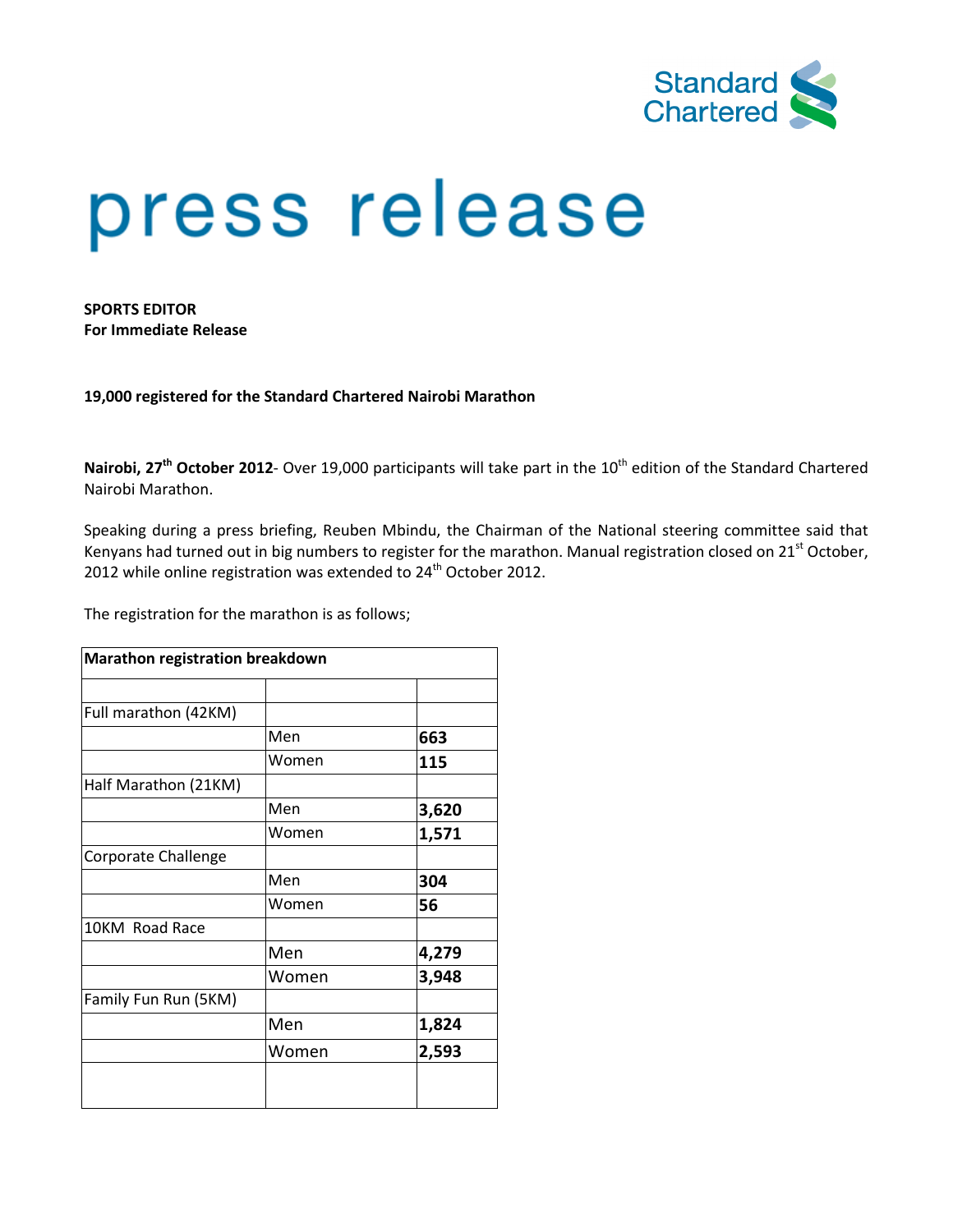

| Wheelchair (42KM) |       |        |
|-------------------|-------|--------|
|                   | Men   | 26     |
|                   | Women | 15     |
| Tricycle (21KM    |       |        |
|                   | Men   | 49     |
|                   | Women | 20     |
|                   |       |        |
| <b>TOTALS</b>     |       | 19,083 |

"We are very excited to have had such a huge number of people registered and we are grateful to all the corporate and individuals who have made a stand by registering for this year's marathon. For every registration we have had, more children will benefit by having a life changing operation that will have them regain their sight and live a normal life. We anticipate to raise atleast KShs.19 million towards Seeing is Believing.," added Mbindu. and live a normal life. We anticipate to raise atleast KShs.19 million towards Seeing is Believing.," added<br>Mbindu.<br>"I would like to thank you all and on our part, we will ensure that we once again deliver an exceptional e

that will exceed Kenyan's expectations while profiling our city to the world.

With the registration behind us, right now all our focus is on delivering a world class marathon and ensuring we achieve the objectives of this event. Right now we are doing final touches as we prepare for the big event<br>tomorrow, Sunday 28<sup>th</sup> October 2012."<br>"I would like to urge all runners to keep time, cooperate and follow the lai tomorrow, Sunday 28<sup>th</sup> October 2012."

"I would like to urge all runners to keep time, cooperate and follow the laid out traffic routes to avoid inconvenience and to ensure a smooth and successful event.

The Samaj Community deals mainly with helping the community, education sector

# The Route

One of the objectives of the Nairobi Marathon is to showcase the city of Nairobi. The route runs right in the city, from Mombasa road up to the University way roundabout. It is an opportunity to showcase some of the historical buildings in the city, these include the City Hall, the Parliament Buildings, the Kenyatta International Conference Centre, Uhuru Park many others. some of the historical buildings in the city, these include the City Hall, the Parliament B<br>Kenyatta International Conference Centre, Uhuru Park many others.<br>**The Charity:**<br>All proceeds from the Nairobi Marathon have alway of Nairobi. The route runs right<br>It is an opportunity to showcase<br>II, the Parliament Buildings, the<br>'Seeing is Believing' a Standard

# The Charity:

Chartered Bank Charity aimed at tackling avoidable blindness. Last year, KShs16 million was raised and went into funding cataract operations and Trachoma intervention projects across the country.

Enries per category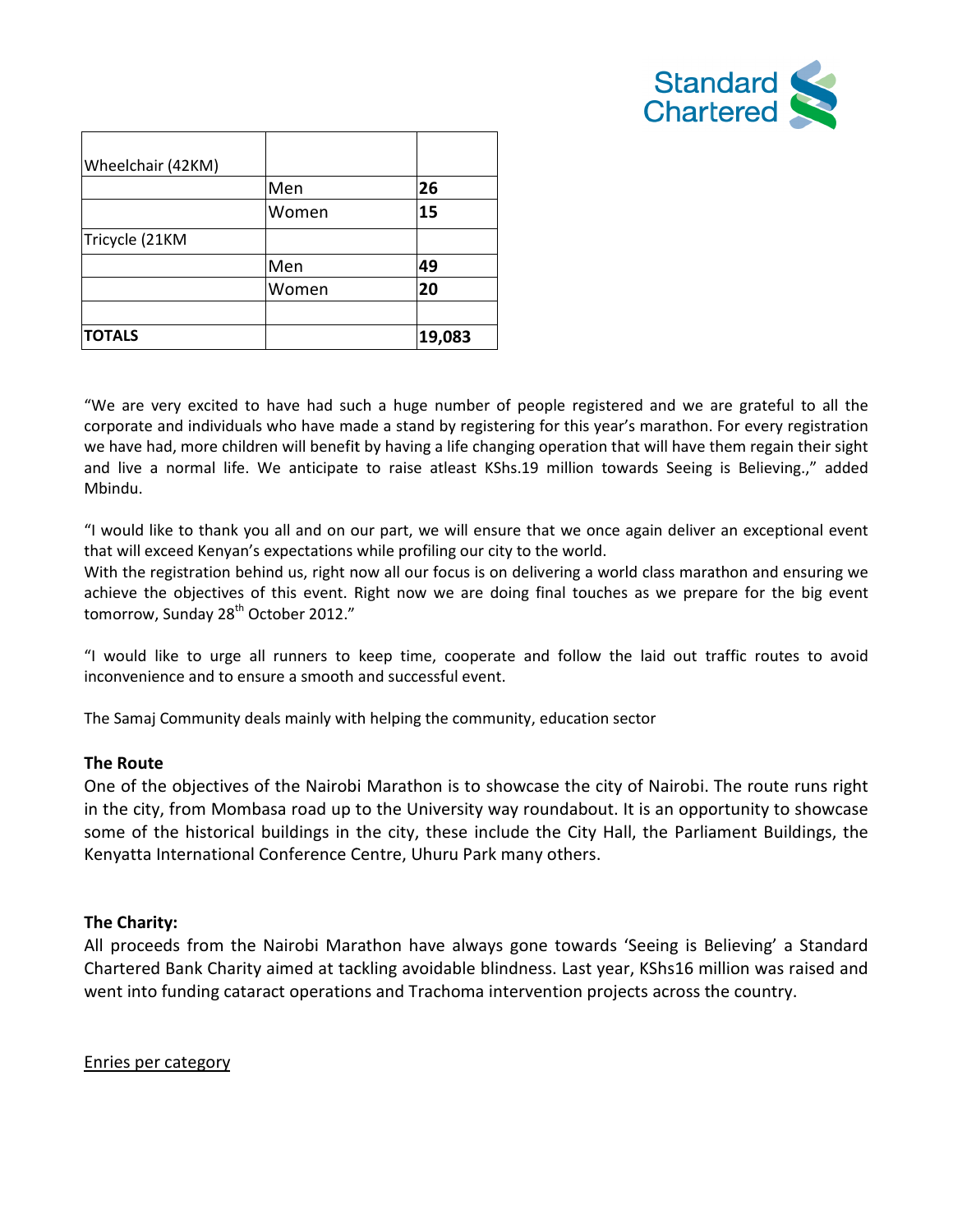

| Race Category     | Male   | Female | Total  |
|-------------------|--------|--------|--------|
| 42KM              | 663    | 115    | 778    |
| 21KM              | 3,620  | 1,571  | 5,191  |
| 10KM              | 4,279  | 3,948  | 8,227  |
| <b>FFR</b>        | 1,842  | 2,593  | 4,417  |
| <b>WHEELCHAIR</b> | 26     | 15     | 41     |
| <b>TRICYCLE</b>   | 49     | 20     | 69     |
| <b>CORPORATE</b>  | 304    | 56     | 360    |
| <b>CHALLENGE</b>  |        |        |        |
| <b>TOTAL</b>      | 10,765 | 8,318  | 19,083 |

Ends - For further information, please contact:

Emily Kaiga Head of Brand and Corporate Communications Mobile: 0772 066592 Emily.Kaiga@sc.com

Or

Mike Omuodo Media Director, Hill + Knowlton Mobile: 0720 910146 mike.omuodo@hkstrategies.co.ke

### Notes to Editors:

### Seeing is Believing

Seeing is Believing is a global initiative to help tackle avoidable blindness, and is collaboration between Standard Chartered and the International Agency for Prevention of Blindness (IAPB). IAPB is the leading umbrella organisation for non-governmental organisations working in the field of eye-care. Together with the World Health Organisation, it launched the 'Vision 2020 – The Right to Sight', a global campaign to eliminate avoidable blindness by 2020. To date, launched the 'Vision 2020 – The Right to Sight', a global campaign to eliminate avoidable blindness by 2020. To date,<br>Seeing is Believing has raised over USD45 million for blindness initiatives and plans to raise a further 2020. Seeing is Believing is the single largest contributor to the development of Vision 2020 programmes through IAPB. 2020. Seeing is Believing is the single largest contributor to the development of Vision 2020 programmes through IAPB.<br>As part of the Seeing is Believing programme, Standard Chartered pledges to match all donations until t USD100 million is reached. s Believing is a global initiative to help tackle avoidable blindness, and is collaboration between Standard<br>ed and the International Agency for Prevention of Blindness (IAPB). IAPB is the leading umbrella organisation<br>gov ye-care. Together with the World Health Organisation, it<br>paign to eliminate avoidable blindness by 2020. To date,<br>s initiatives and plans to raise a further USD55 million by<br>e development of Vision 2020 programmes through

www.seeingisbelieving.org

Standard Chartered Bank in Kenya